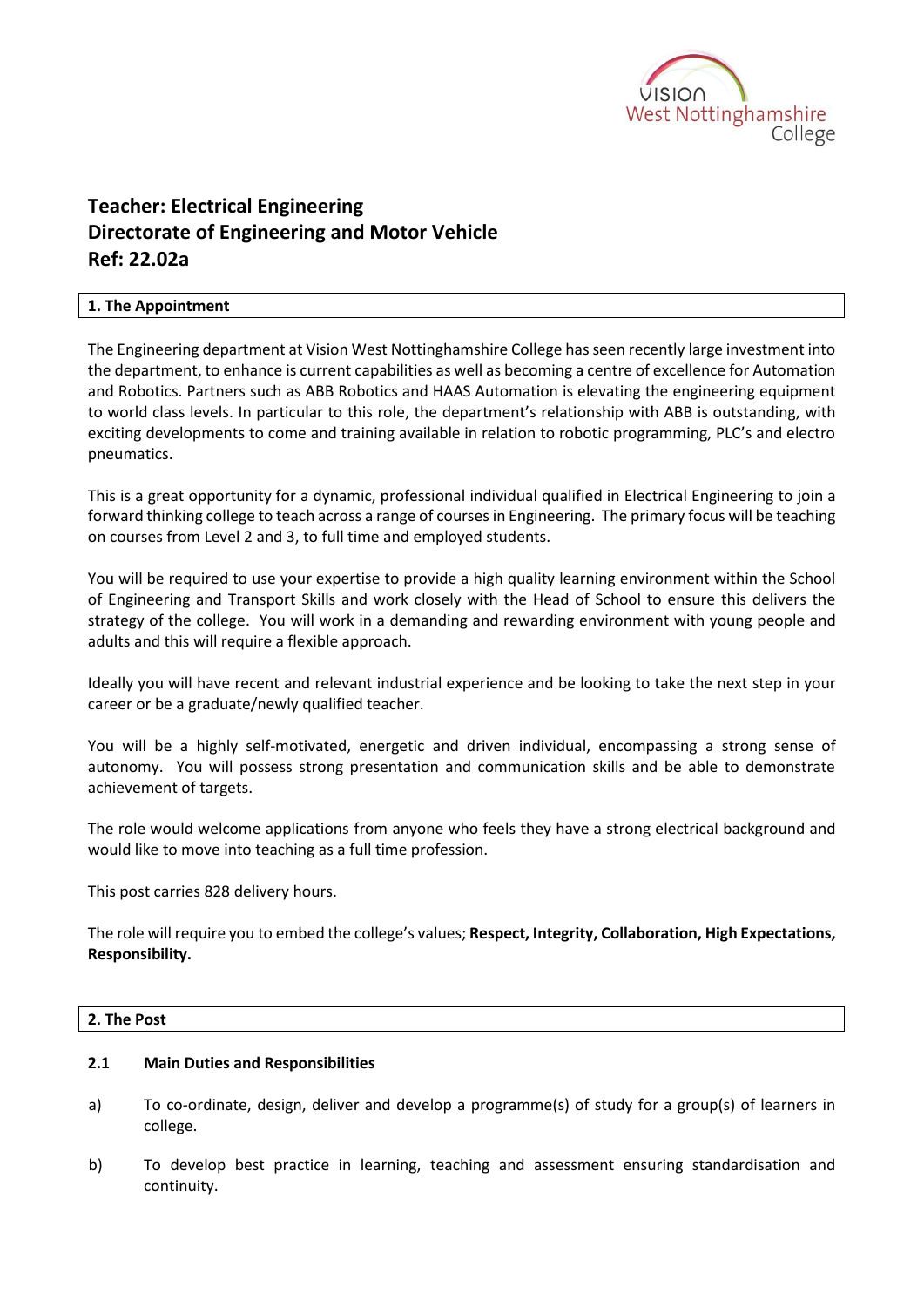- c) To assess learners according to established guidelines.
- d) To develop part-time and full-time programmes.
- e) To design, develop and monitor resources for learner use.
- f) To act as a personal tutor to a group(s) of learners and co-ordinate tutorial support liaising with subject tutors.
- g) To keep up-to-date with curriculum initiatives, development of standards and general developmental and professional issues relating to the delivery of learning in your area.
- h) To implement quality procedures, contributing to thorough, evaluative programme reviews which feed into the self-assessment process.
- i) To complete documentation, appropriate records of learner performance and administration associated with role and responsibilities.
- j) To maintain appropriate standards of learner behaviour.

#### **2.2 Other Responsibilities**

- a) To uphold and promote college policies and procedures, promoting those specifically applicable to this area of work, including the Equality & Diversity and Health & Safety policies and procedures and attend training as requested.
- b) To comply with the college's own safeguarding policy and practices and attend training as requested.
- c) To keep up to date, so far as necessary, for the efficient executing of the job, with new legislation, procedures and techniques and attend relevant mandatory training.
- d) To be conversant with and participate in activities and developments at college, regional and national level which are relevant to the post.
- e) To present and promote an appropriate public image in representing the college.
- f) To undertake any other duties as may reasonably be required commensurate with the post.

## **3. Skills, Qualities & Knowledge**

| <b>Qualifications:</b>                                                                                           | Essential | Desirable |
|------------------------------------------------------------------------------------------------------------------|-----------|-----------|
| Diploma in Teaching in the Lifelong Learning Sector (DTLLs) or<br>equivalent, e.g. Certificate in Education/PGCE |           |           |
| Level 3 (minimum) qualification within relevant vocational                                                       |           |           |
| sector                                                                                                           |           |           |
| English to at least level 2                                                                                      |           |           |
| Maths to at least level 2                                                                                        |           |           |
| IT to at least level 2                                                                                           |           |           |
| Experience                                                                                                       |           |           |
| Current experience of delivering learning in an educational<br>sector                                            |           |           |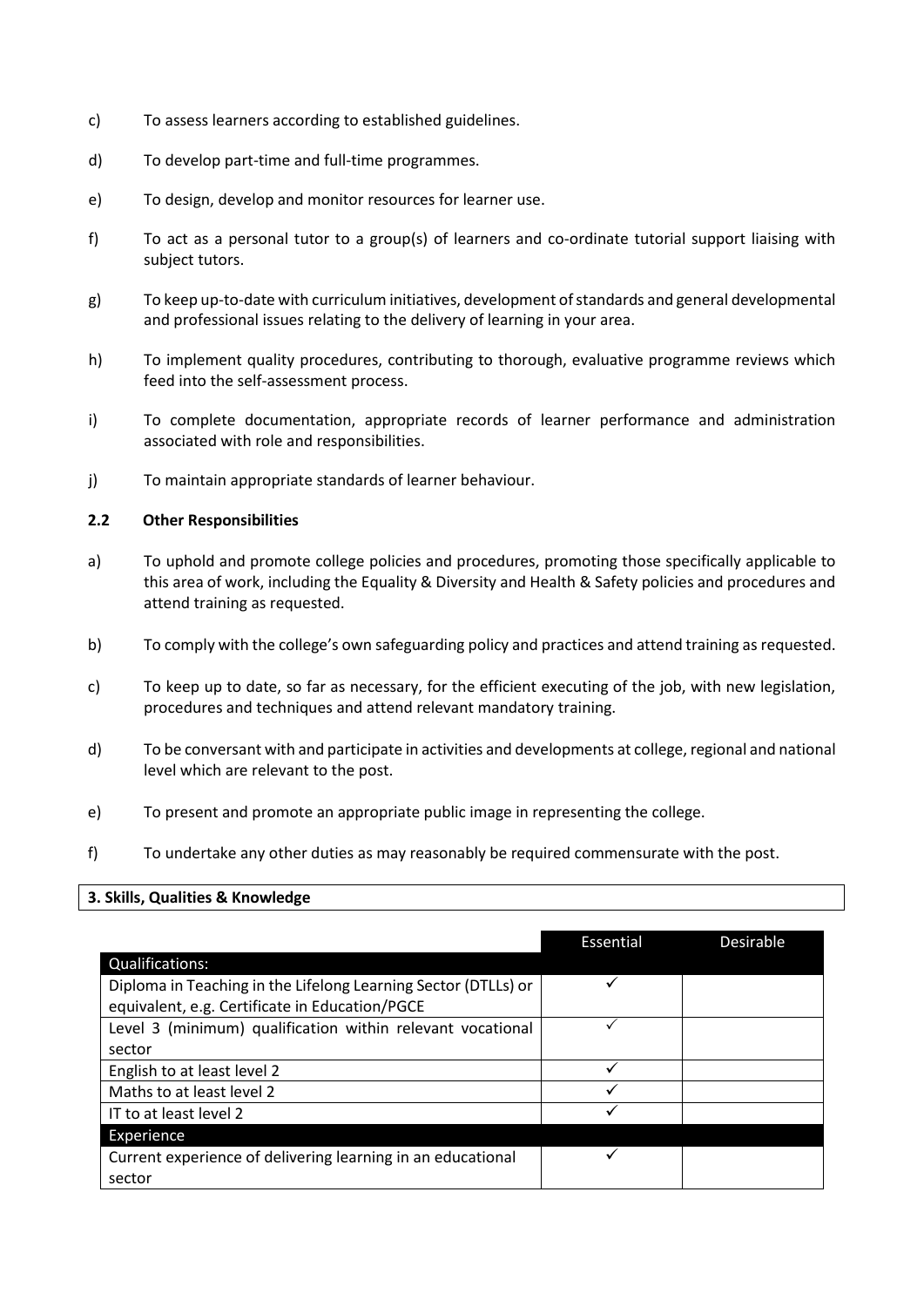|                                                                                              | <b>Essential</b> | <b>Desirable</b> |
|----------------------------------------------------------------------------------------------|------------------|------------------|
| Evidence of delivering high quality and effective learning<br>experience                     |                  |                  |
| Evidence of providing learning to groups and individuals                                     |                  |                  |
| Evidence that you are able to apply effective approaches to                                  |                  |                  |
| teaching to more than one level and target audience                                          |                  |                  |
| Recent experience of working within a Mechanical                                             |                  | ✓                |
| <b>Engineering environment</b>                                                               |                  |                  |
| Producing and presenting information and reports using a                                     | ✓                |                  |
| variety of methods                                                                           |                  |                  |
| Ability to plan, execute and evaluate activities                                             | ✓                |                  |
| Identify, interpret and apply knowledge and information                                      |                  |                  |
| Ability to analyse information and situations and recommend                                  |                  |                  |
| ways forward                                                                                 |                  |                  |
| Ability to deliver results within a pressured environment                                    | ✓                |                  |
| (evidenced)                                                                                  |                  |                  |
| Excellent communication skills, including the ability to                                     |                  |                  |
| influence others                                                                             |                  |                  |
| Ability to build positive relationships                                                      | ✓                |                  |
| Self-managing/reflective                                                                     | ✓                |                  |
| Ability to plan and prioritise                                                               | $\checkmark$     |                  |
| Act as an effective professional ambassador of the college                                   |                  |                  |
| Research skills                                                                              |                  |                  |
| <b>Presentation skills</b>                                                                   |                  |                  |
| Understanding of the changing sector requirements                                            |                  |                  |
| Knowledge and awareness of DDA legislation and inclusion                                     |                  |                  |
| agenda                                                                                       |                  |                  |
| Knowledge of current national and international initiatives                                  |                  |                  |
| and how they are interpreted into the college's strategic plan                               |                  |                  |
| Ability to plan, execute and evaluate activities                                             |                  |                  |
| Skills / Knowledge                                                                           |                  |                  |
| Demonstrate extensive range of knowledge, understanding                                      |                  |                  |
| and application of curriculum development, innovation and                                    |                  |                  |
| delivery strategies                                                                          |                  |                  |
| Demonstrate suitability to work with children and vulnerable                                 |                  |                  |
| adults including knowledge/understanding of safeguarding                                     |                  |                  |
| Knowledge of current relevant initiatives within FE, resource                                |                  |                  |
| management and the vocational area of responsibility                                         |                  |                  |
| An understanding of safeguarding and its importance within                                   |                  |                  |
| the college                                                                                  |                  |                  |
| understanding<br>Evidence<br>of<br>differences<br>of<br>between<br>assessment and evaluation |                  |                  |
| Qualities/Approach linked to college values                                                  |                  |                  |
| Demonstrate a positive approach to equality and diversity                                    | ✓                |                  |
| and customer service                                                                         |                  |                  |
| Demonstrate an ability to take responsibility for own and                                    |                  |                  |
| others Health and Safety at work                                                             |                  |                  |
| Demonstrate a commitment to safeguarding and promoting                                       |                  |                  |
| student welfare                                                                              |                  |                  |
| <b>Excellent communication skills</b>                                                        | ✓                |                  |
|                                                                                              |                  |                  |